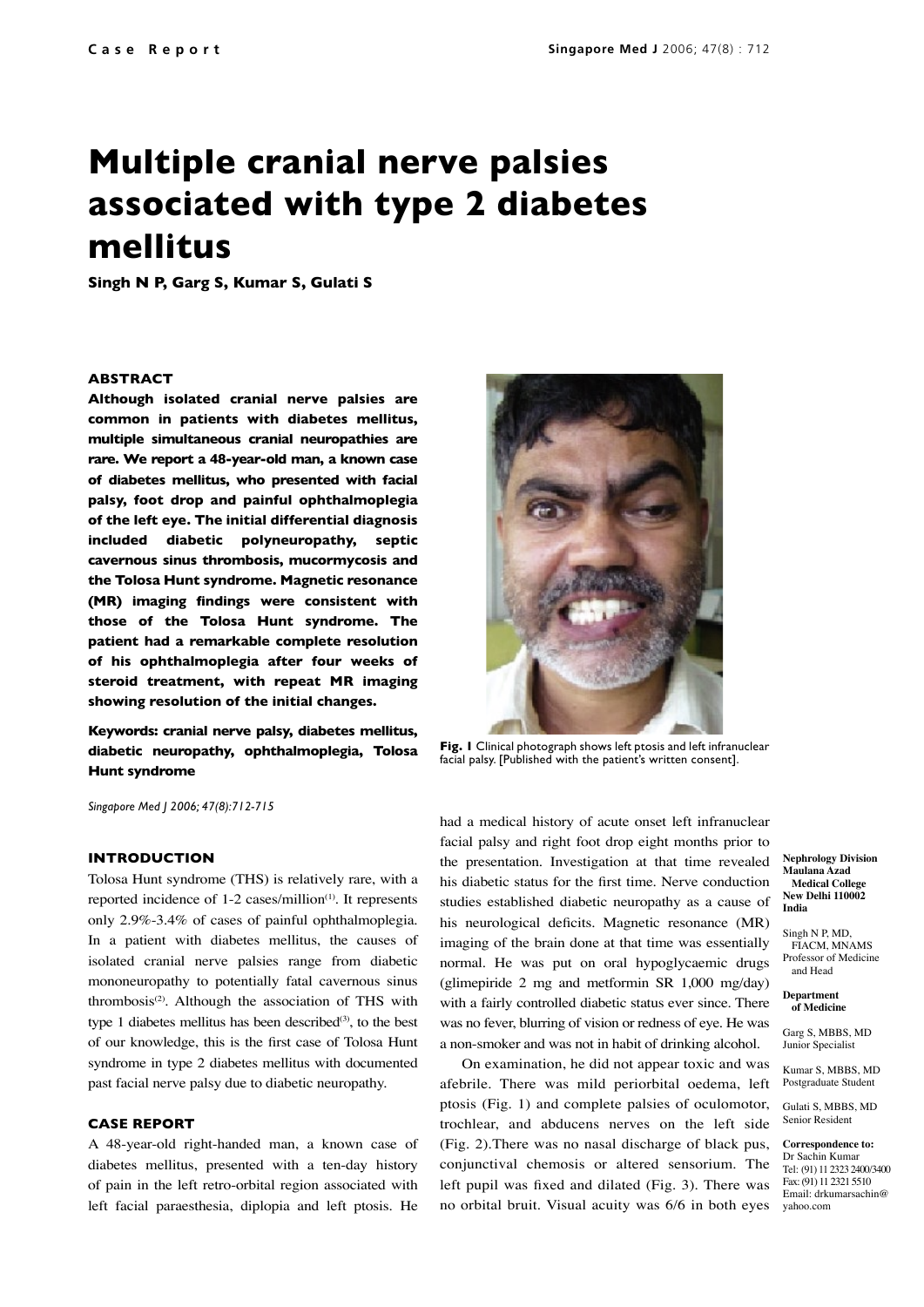

**Fig. 2** Clinical photograph shows complete palsies of the left oculomotor, trochlear and abducens nerves.



**Fig. 3** Clinical photograph shows a fixed and dilated left pupil suggestive of complete (non pupil sparing) oculomotor nerve palsy.



Fig. 4 Nerve conduction studies of common peroneal nerves show bilateral absence of F waves.

and visual fields were full. There was complete loss of touch, pain and temperature sensation in the distribution of the ophthalmic branch of left trigeminal nerve. The left corneal reflex was absent. Left infranuclear facial palsy (Fig. 1) was present. Mild right foot drop was also evident.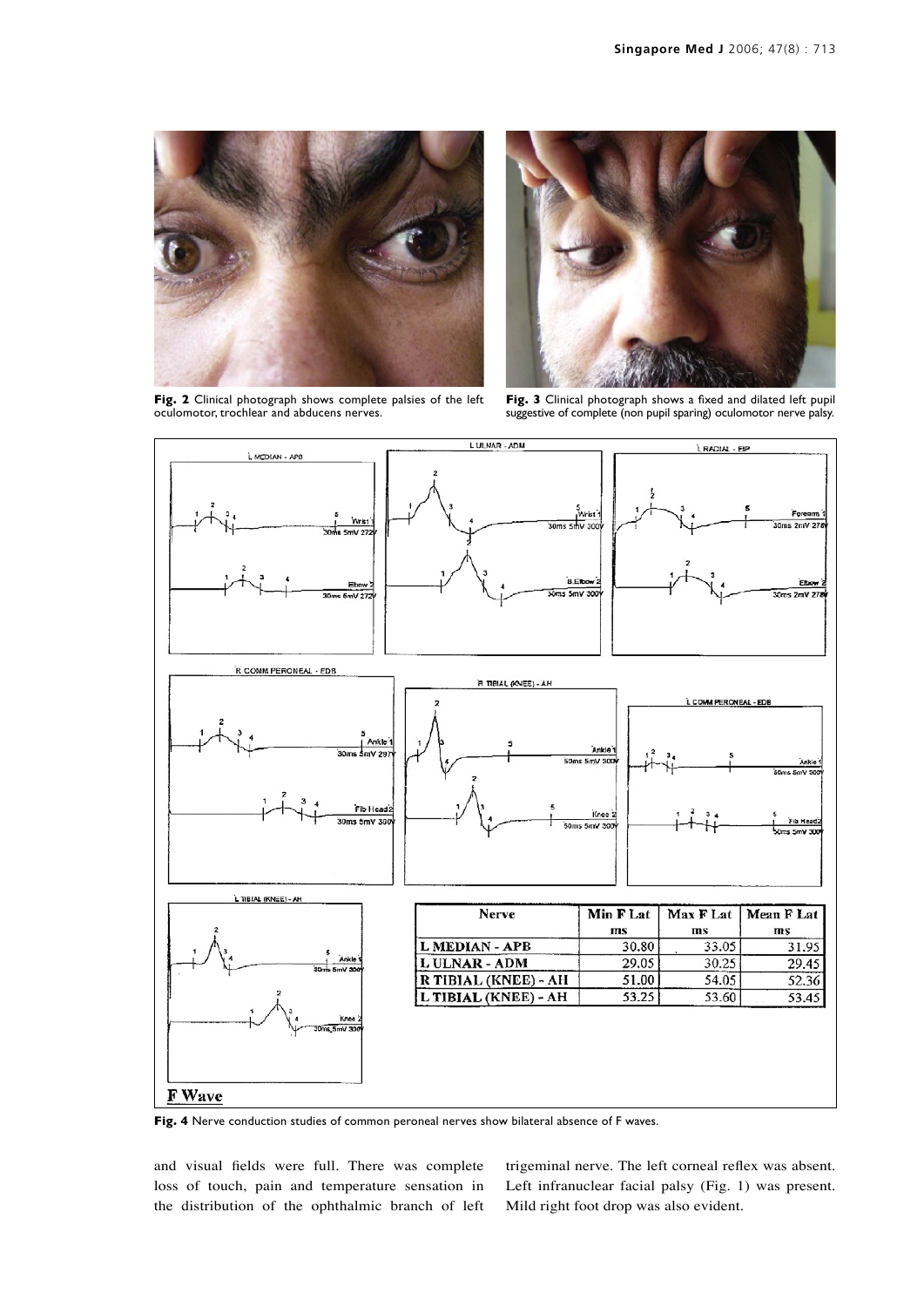Fundoscopy revealed bilateral non-proliferative early diabetic retinopathy. The ankle jerks were absent. There was loss of vibratory sensation over the great toes and loss of all modalities of sensation including fine touch, pain and temperature up to the knee, suggesting bilateral symmetrical distal sensorimotor diabetic neuropathy. There were no trophic ulcers or deformities in the foot apart from the right foot drop. All the peripheral pulses were equally palpable.

 His fasting blood glucose was 11.1 mmol/L with an HbA1c of 7.2% (9.9 mmol/L). A review of his past medical records showed poorly-controlled fasting blood sugar levels in the range of 8-10 mmol/L. The following investigations were normal or negative: complete blood count, blood urea, serum electrolytes, lipid profile, serum B12 level, liver function, thyroid function, serum Venereal Disease Research Laboratory (VDRL), serum angiotensin converting enzyme (ACE), prothrombin time, partial thromboplastin time, autoimmune profile including anti-neutrophil cytoplasmic antibodies, cardiolipin and phospholipid antibodies, chest radiograph, cerebrospinal fluid analysis and unenhanced computed tomography (CT) of the brain.Human immunodeficiency virus (HIV) antibody screening test was non-reactive. Erythrocyte sedimentation rate (ESR) was 33 mm/hr at initial presentation and 20 mm/hr 48 hrs after starting the therapy. Mantoux test was positive at 10 mm. The 24-hour urinary protein excretion rate was 600 mg/24 hour with a creatinine clearance of 96 ml/min.

Nerve conduction studies of common peroneal nerves revealed reduced sensory nerve action potentials (SNAP), poorly-formed amplitude and slow conduction velocities. Low amplitude motor responses and slight reduction of the amplitudes were also seen in the common peroneal nerves. Bilateral common peroneal F waves were absent (Fig. 4). Overall, these findings were consistent with diabetic neuropathy. Left blink reflex showed efferent pathway defect.

MR imaging of the brain revealed mild enlargement of the left cavernous sinus. The homogeneous soft tissue within the sinus appeared isointense on fluid attenuated inversion recovery (FLAIR) and T2 weighted images (Fig. 5). The abnormal tissue in the region of left cavernous sinus had a marked increase in signal intensity after intravenous gadolinium injection. This homogeneous contrast enhancement that extended to the orbital apex was highly suggestive of a non-specific inflammatory aetiology, consistent with the Tolosa Hunt syndrome (Figs. 6 & 7).

He received intravenous methylprednisolone 1 g daily for three days, then oral prednisolone 40 mg daily. There was a dramatic response, and the retro-



**Fig. 5** Coronal T2-W MR image shows isointense homogeneous soft tissue (arrow) within the left cavernous sinus.



**Fig. 6** Contrast-enhanced coronal T1-W MR image shows homogeneous enhancement in the region of the left cavernous sinus extending to the orbital apex, highly suggestive of a nonspecific inflammatory aetiology, consistent with the Tolosa Hunt syndrome.



**Fig. 7** Contrast-enhanced axial T1-W MR image shows homogeneous enhancement in the region of the left cavernous sinus extending to the orbital apex (arrow), highly suggestive of a non-specific inflammatory aetiology, consistent with the Tolosa Hunt syndrome.

orbital pain subsided completely within 48 hours of starting the therapy. There was also improvement in his ptosis. Follow-up after four weeks showed complete